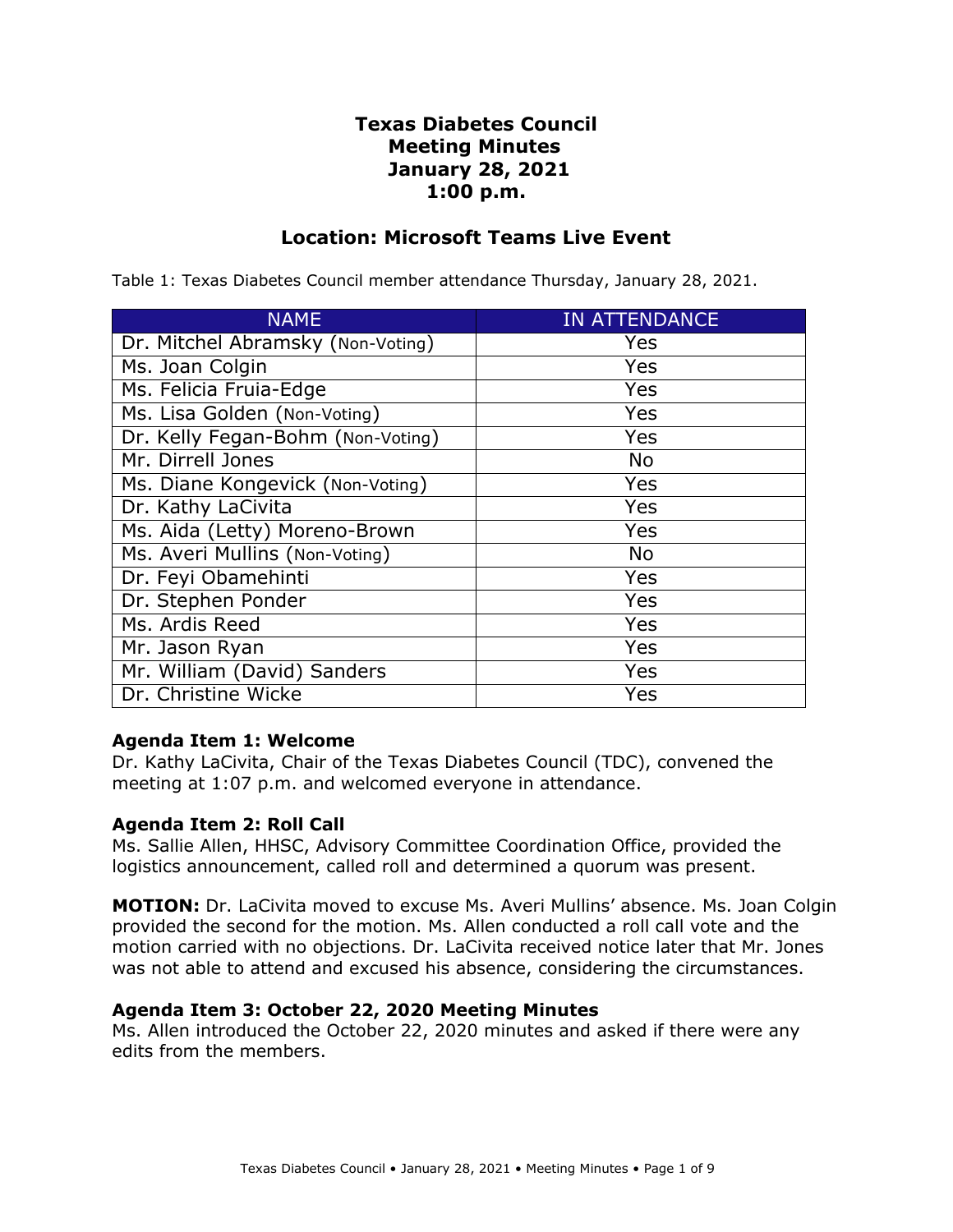**MOTION:** Dr. Ponder motioned to approve the October 22, 2020 meeting minutes. Dr. LaCivita seconded the motion. Ms. Allen conducted a roll call vote and the motion carried with no objections.

### **Agenda Item 4: American Diabetes Association's 2021 Standards of Medical Care in Diabetes**

Dr. LaCivita referenced the handout document, *American Diabetes Association Summary of Revisions: Standards of Medical Care in Diabetes 2021*.

Dr. LaCivita provided a verbal summary of the more substantive revisions pertaining to Sections 1 through 15 of the 2021 Standards of Care outlined in the document provided to the members.

## **Agenda Item 5: COVID-19 Preparedness and Type 1 Diabetes Mellitus**

Dr. LaCivita introduced Dr. Matthew Stephen, Dr. Robert Finch, Dr. Daniel Dvoskin, and Dr. Muppala Raju, Baylor Scott & White Health (BS&W). Dr. Stephen referenced the PowerPoint and handout, *Diabetes Emergency Preparedness in the Midst of COVID-19.* 

Highlights included:

- type 1 diabetes (T1D). • Assessed emergency preparedness among families caring for youth with
- to youth with T1D. • BS&W McLane Children's Pediatric Endocrinology conducted survey specific
- Survey addressed demographic data, diagnosis and management of T1D, current supply status, and impact(s) of the COVID-19 pandemic.
- Enrollment began July 22, 2020 and collection ended August 20, 2020.
- Outcome of survey (27 questions):
	- $\circ$  131 participants used the MyBSWHealth portal in response to the survey
	- emergency medical device (EMD). o Seventy-two percent of participants reported not wearing any form of
	- o Shorter duration of T1D was correlated with wearing an EMD.
	- household income. o EMD status was found to be independent of insurance status and
	- least one to three, immediate family members that they trust to provide T1D care in primary caretaker's absence. o In the absence of primary caretaker, respondents reported presence of at
	- insulin injection issues. o Higher parental education was associated with having multiple back-up plans and improved trouble-shooting ability in relation to CGM, pump and
- • Conclusion of study:
	- $\circ$  COVID-19 restrictions put youth with T1D at risk for adverse events.
	- supply chain have a potential negative impact on care of youth with T1D.  $\circ$  Factors such as hospital/clinic visitor restrictions, quarantine (particularly displacement of primary caretakers), and potential for impaired access to
	- review back-up plans and troubleshooting strategies with patient/family.  $\circ$  This survey encourages providers to regularly inquire about EMD use, comfort of other family members/friends providing care, and regularly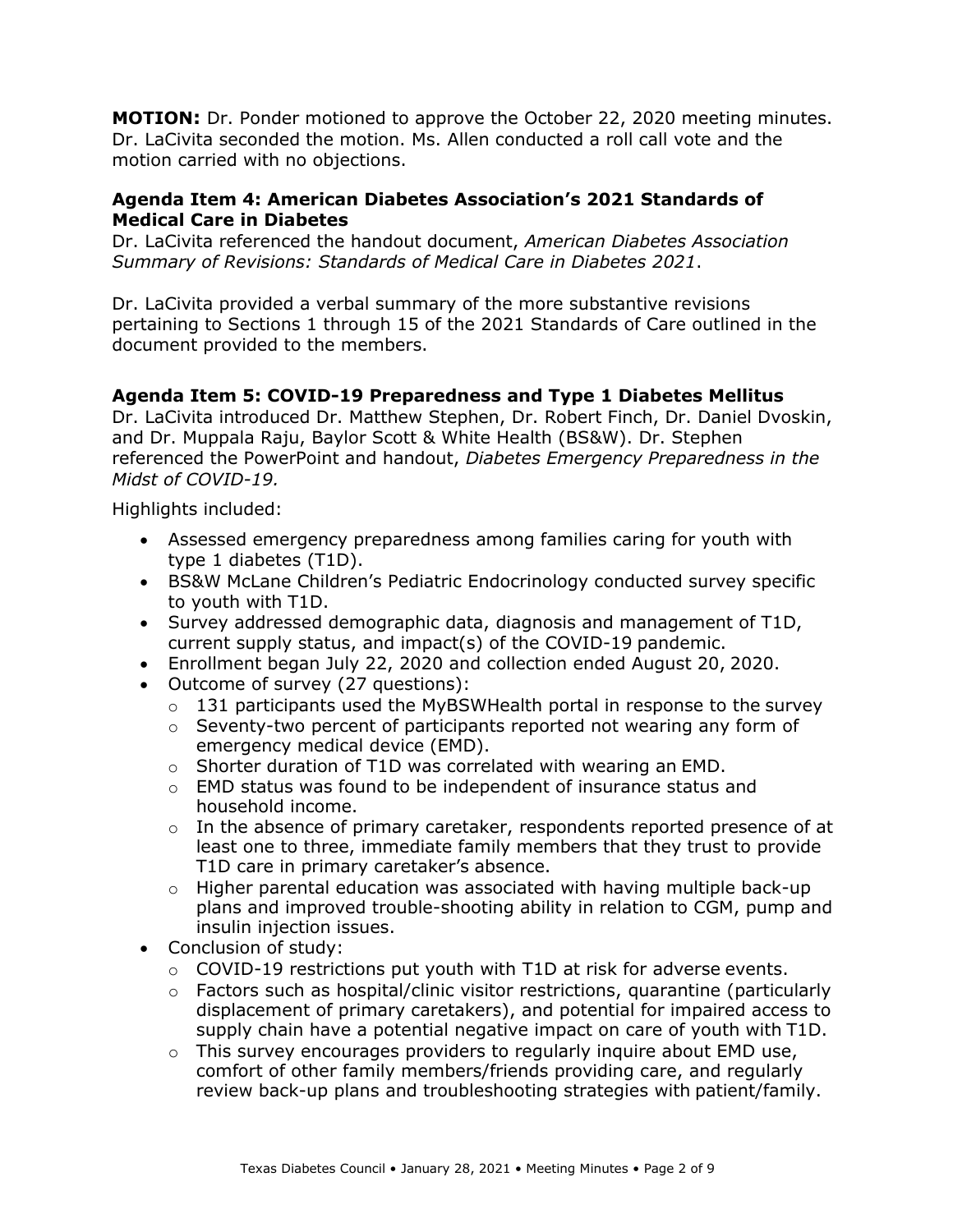was not specific to the transition phase of the college age group. Data breakdown by age was noted as: 5% under 6 years old, 25% were 6-10 years old, 26% were 11-13 years old, and 42% were 14 years old and older. The data

The telehealth model is beneficial in providing patient care and offering education opportunities to folks in distant places, in midst of the pandemic.

# **Agenda Item 6: Texas Vendor Drug Program (VDP) Formulary Changes**

Dr. LaCivita introduced Ms. Jasmine Singh, DSHS. Ms. Singh referenced the PowerPoint and handout, *VDP Formulary Changes.* 

Highlights included:

- VDP manages formulary for Medicaid, CHIP and other state programs
- Drugs may require non-preferred and/or clinical prior authorization
- Texas Drug Utilization Review (DUR) Board recommends preferred drugs
- Diabetes and obesity medications include Vyvanse, Xenical and Victoza
- addition to the Texas Medicaid formulary as a pharmacy benefit • Durable medical equipment (DME) and medical devices are excluded from
- through Vendor Drug Program • Pharmacy benefit coverage for diabetic supplies and devices are payable
- Pharmacies are not required to enroll as a DME provider to provide access to supplies
- therapeutic Continuous Glucose Monitor (CGM) devices • Prior authorization and documentation of medical necessity is required for
- in real-time • Therapeutic continuous glucose monitoring and insulin delivery are measured
- External insulin pump supplies are a medical benefit through home health services and do not require prior authorization up to the maximum quantities allowed
- VDP websites for additional information:
	- o VDP website: [txvendordrug.com](http://www.txvendordrug.com/)
	- o Texas Medicaid Provider Procedures Manual: [tmhp.com/resources/provider-manuals/tmppm](https://www.tmhp.com/resources/provider-manuals/tmppm)
	- [txvendordrug.com/formulary/information/home-health-supplies](https://www.txvendordrug.com/formulary/information/home-health-supplies) o Home Heath Supplies:

# **Agenda Item 7: Diversity in Diabetes**

 *Diabetes-Volunteer Education Model Proof of Concept.*  Dr. LaCivita introduced Ms. Quisha Umemba, President and Co-Founder, and Ms. Kacey Creel, Treasurer and Co-Founder, of Diversity in Diabetes (DiD). Ms. Umemba and Ms. Creel referenced the PowerPoint and handout, *Diversity in* 

Highlight included:

- People of Color Living with Diabetes (POCLWD) Summit • Diversity in Diabetes organization was founded in August 2020 after the
- health disparities and the lack of representation in the diabetes space • Group is dedicated to creating awareness and providing solutions to end
- Intent is to serve the underserved and underrepresented Blacks, Indigenous,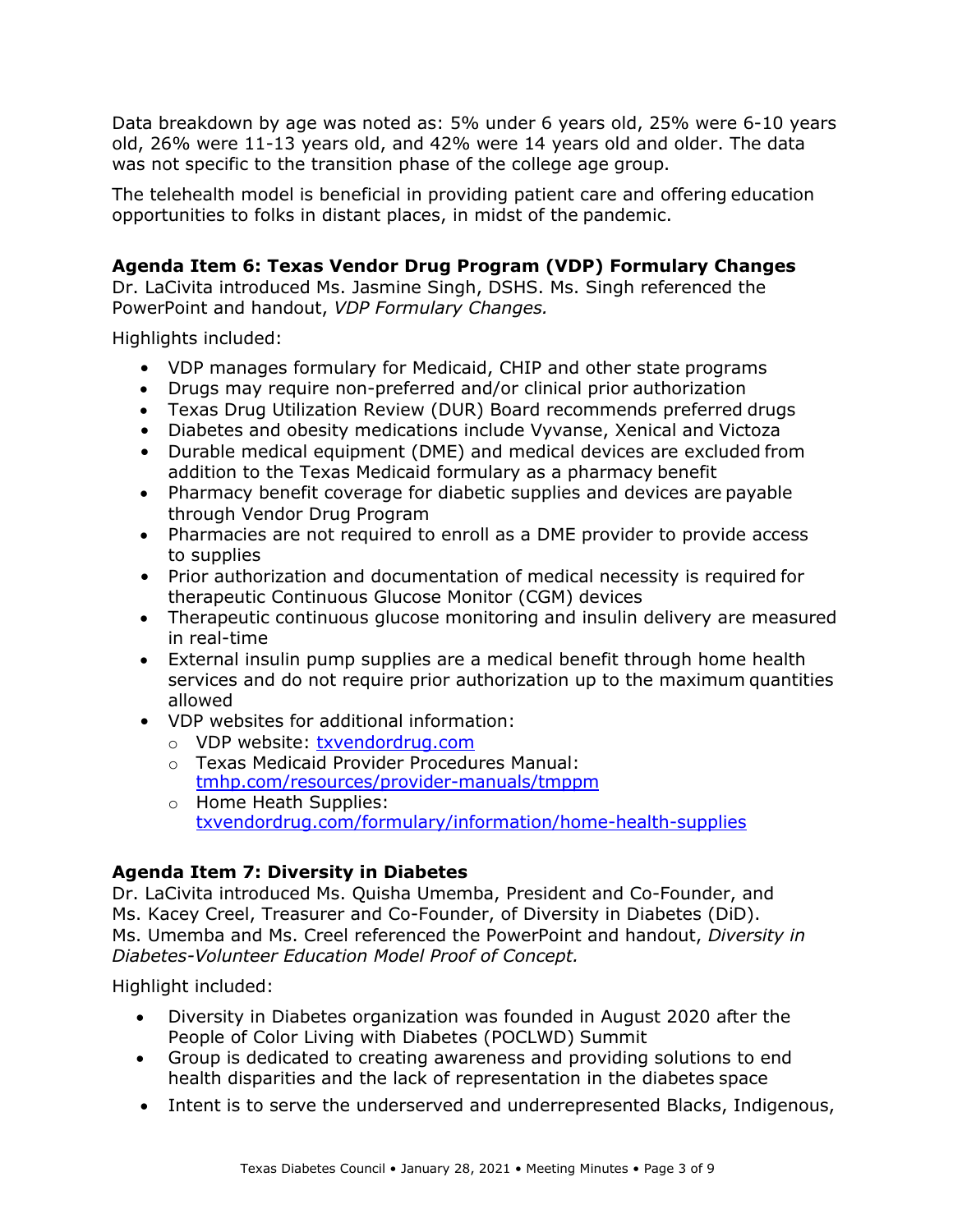community organizations, healthcare systems, and healthcare providers, etc. and People of Color (BIPOC) living with diabetes (community members), and

- • Four areas of focus:
	- o Access to diabetes self-management education/support
	- o Diverse representation of diabetes educators and providers
	- o Awareness and knowledge of diabetes treatment options
	- $\circ$  Utilization of diabetes technology in people of color living with diabetes
- Workforce of volunteers as educators, instructors and facilitators help provide a variety of diabetes education and support programs to the community
- For more information, our website is: diversityindiabetes.org

## **Agenda Item 8: Texas Diabetes Council Social Media**

Dr. LaCivita introduced Mr. David Sanders. Mr. Sanders referenced the PowerPoint and handout, *Texas Diabetes Council Social Media.* 

Highlights included:

- Texas, and it is necessary to develop a robust social media presence • Goal of Texas Diabetes Council (TDC) is to extend its outreach to people in
- their presence in social media platform • TDC needs to tap into the top ten social media sites and techniques to extend
- Propose TDC start with four sites, LinkedIn, Facebook, Twitter and Instagram
- TDC reviewed DSHS criteria requirements for posting social media messages
- DSHS edits TDC social media content, forwards to Communications team
- Communication team will refine, ask questions, give final approval
- Program will notify TDC when message is posted, approximately one week
- • Implement process included:
	- o Define list of subject areas
	- o Develop format to solicit content/input from TDC members
	- o DSHS staff involvement to ensure publish deadlines are met
	- $\circ$  Provide TDC periodic updates on impact of social media efforts
	- o Continue to work with DSHS Communications team to expand TDC's social media outreach to Texans living with diabetes
	- media posts  $\circ$  Numerous subject matters that TDC could address on monthly social

#### **Agenda Item 9: Overview of Consensus Statement on U.S. Health Care Reform for People with Diabetes**

Dr. LaCivita introduced Ms. Ardis Reed. Ms. Reed referenced the PowerPoint and handout, *RECAP of Consensus Statement 2020 Report* and *Overview of Consensus on US Health Care Reform for People with Diabetes November 2020.* 

Highlights of the 2020 Consensus Statement Report included:

• Objective of the consensus is to articulate for policymakers and health care system stakeholders how the nation's complicated health care and coverage system works for, sometimes against, people with diabetes, and provide tangible ideas for improvement.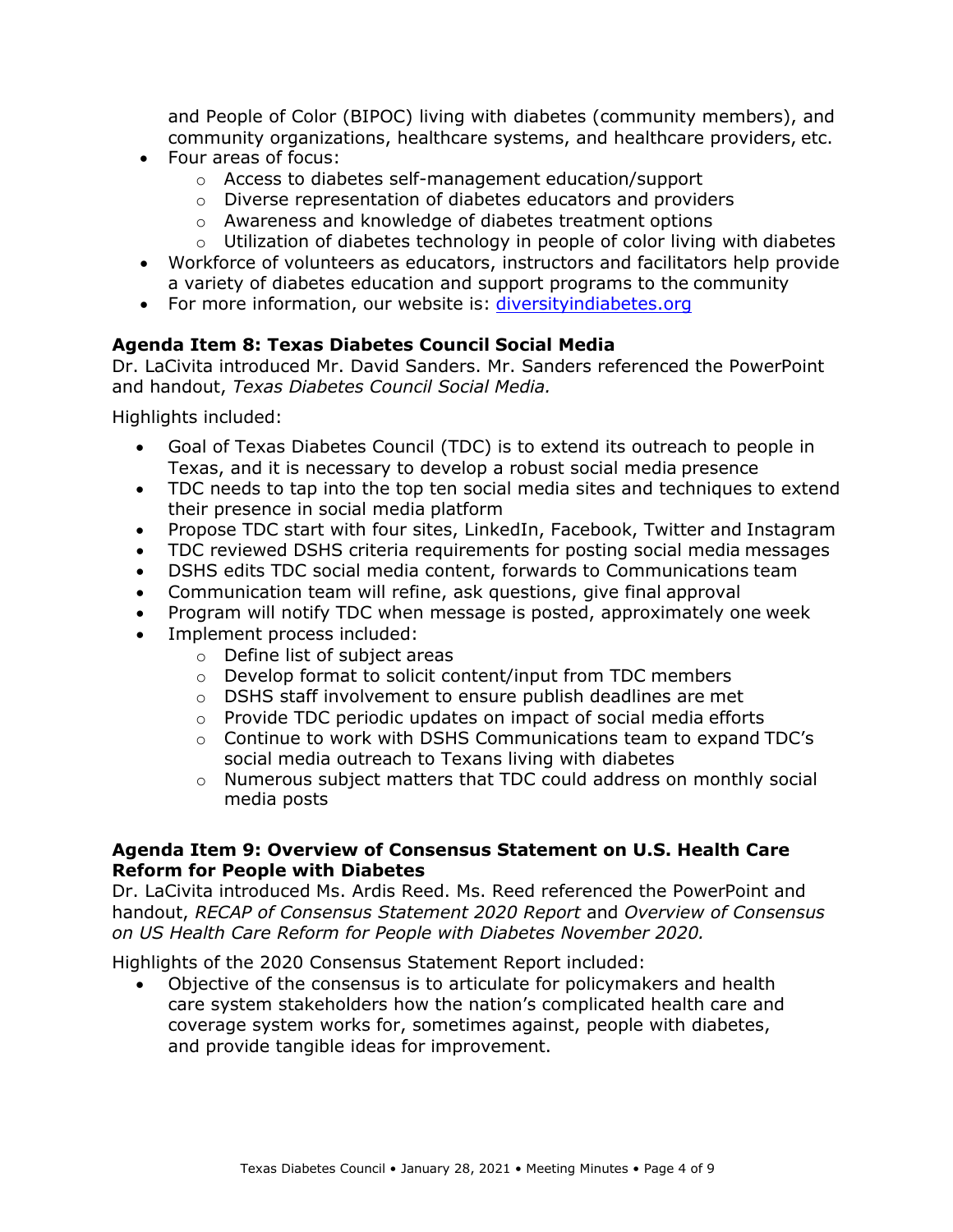- The goal is to ensure people with diabetes have adequate coverage for individualized care that can prevent or delay the onset of these costly and life limiting complications.
- • Diabetes Care Reform workgroup is comprised of 12 independent, non- profit national diabetes organizations to align on a patient-centered framework for U.S. health reform.
- and Affordable Care Act (PPACA). • Foundation of the consensus framework is under the Patient Protection
- • Thirty-four million people in U.S. have diabetes, with average cost of \$17,650/year to manage.
- 67% of the nation's diabetes costs are paid by Medicare, Medicaid or military insurance.
- southeastern US belt. • Seven of the twelve states that did not expand Medicaid are in the
- In 2017, diabetes cost the nation an estimated \$327 billion, which related to direct medical expenditures and reduced productivity.
- disability and premature death. • Productivity loss accounted for work absenteeism, disease-related
- • Consensus statement outlined following topics:
	- o Access recommendations
	- o Value-based coverage
	- o Acceptable outcome measures
	- o Summary of eight consensus findings
- Payer coverage addressed the commercial, Medicare and Medicaid areas and provided recommendations.
- Eleven state Medicaid programs do not have a published CGM coverage policy.
- health care system. • To manage patient risk and improve quality of life, we need to look at hospitalizations, emergency room visits, and disability and mortality; these are the areas that need to be addressed to promote change in the

The *Overview of Consensus on US Health Care Reform for People with Diabetes November 2020 Report* is a 36-page detailed report. Excerpts from that report were used to create the *RECAP of Consensus Statement 2020 Report* document that was presented.

 **MOTION:** Dr. LaCivita motioned that the *RECAP of Consensus Statement 2020 Report PowerPoint and the Overview of Consensus on US Health Care Reform for People with Diabetes November 2020 Report* be sent to the Governor's office for educational purposes only. Dr. Obamehinti seconded the motion. Ms. Allen conducted a roll call vote and the motion carried with one abstention.

# **Agenda Item 10: 2021 Legislative Priorities**

Dr. LaCivita outlined the following five 2020-2021 legislative priorities of the Texas Diabetes Council:

- Insulin co-pay cap of approximately \$35.00 for low-income populations
- Therapeutic interferon, as it relates to substitution of medications in hospitals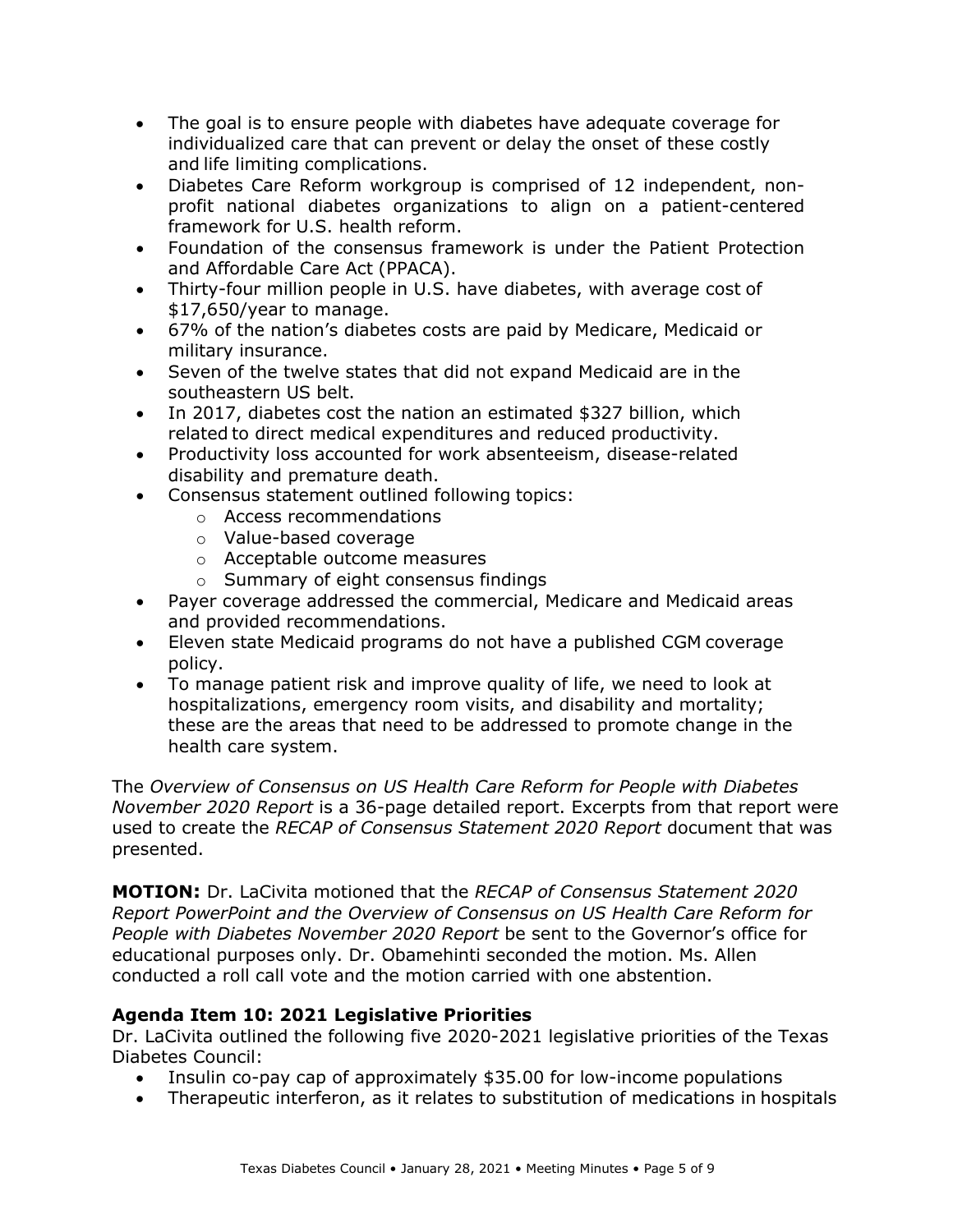- Making a permanent telehealth, very effective during COVID, especially to the distant travel populations. Several legislative bills are in support of this service
- Equalization of COVID-19 vaccine for all diabetics
- Keeping up with advances in automated technology

Dr. LaCivita recommended that these five priorities be put forward for a vote by the Council.

### **MOTION:**

Dr. LaCivita motioned to approve the five priorities: insulin co-pay cap, therapeutic interferon, making a permanent telehealth, equalization of COVID-19 vaccine for all diabetics, and keeping up with advances in automated technology. Dr. Ponder seconded the motion. A roll call vote was conducted, and the motion carried with no objections.

## **Agenda Item 11: State Agency Representatives**

Dr. LaCivita introduced the State Agency representatives to provide updates to the members.

## **a. Department of State Health Services**

Ms. Kelsii Dilley, Manager of Diabetes in School Health Branch, DSHS, provided an update.

Highlights included:

- bills to analyze and the agency continues to track bills as filed • 87th regular legislative session began on January 12, 2021, and as of today the diabetes prevention and control program has received zero
- There is a comprehensive border health-related bill that included diabetes education and a screening component along with obesity and other chronic diseases
- reviewed by the Chief Financial Officer and Division Finance analyst • Senate Bill 1 and House Bill 1 were recently released and are being
- The 5% reductions are reflected in these budget bills and program staff has not received any direction on these reductions
- joined the team on October 26, 2020 • Christina Edgar, the new diabetes special projects coordinator,
- Program staff continue to work remotely for the foreseeable future
- attendance in diabetes prevention programs implemented virtually • The diabetes prevention and control program will host the next state engagement call in March, and we will explore strategies to retain participant
- Year 4 Renewal application; it is due to the CDC the beginning of March • Program is working on the Centers for Disease Control and Prevention
- November 1, 2021. • Plans underway for the 2021 state plan and assessment of programs to prevent and treat diabetes and are due to the legislature

Dr. LaCivita stated there was no report available for the Teacher Retirement System.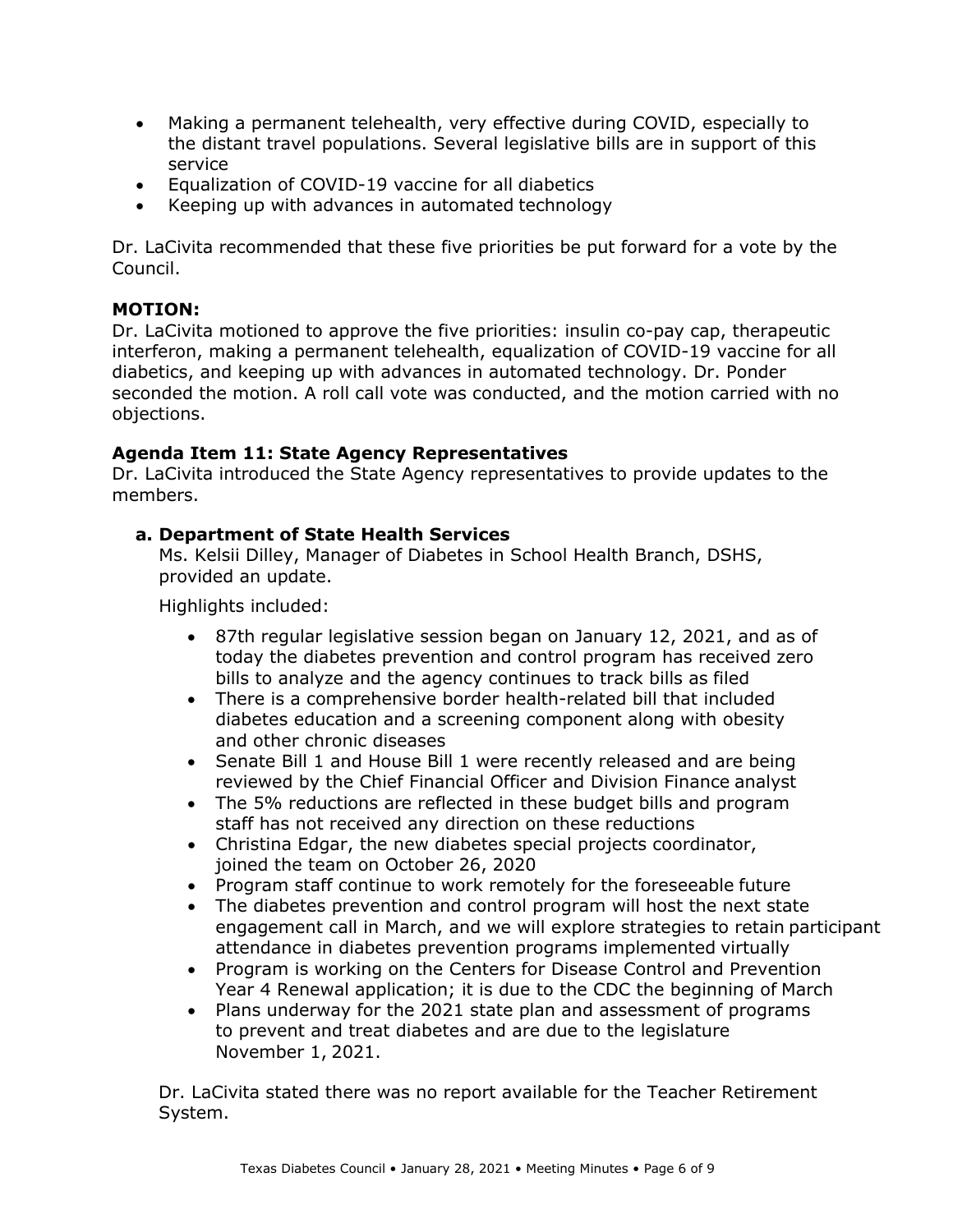## **b. Employees Retirement System of Texas (ERS)**

Ms. Diana Kongevick, Director of Group Benefits provided an update.

Highlights included**:** 

- United Healthcare, new Medicare Advantage PPO vendor, effective 01/1/2021
- such as: • Additional programs for retirees related to value-added services,
	- o caretaker assistance driving retirees a few hours a week
	- in home o personal emergency response available at no cost, free setup
	- $\circ$  provide transportation services for elderly patient to doctor visits
- through telemedicine and virtual visits • Continue to focus on social distance provision of medical services
- Mental health network has dramatically increased through the added services.

## **c. Health and Human Services Commission**

Dr. Mitchell Abramsky, HHSC Medicaid and CHIP Services, Associate Medical Director provided an update.

Highlights included:

- target and implementation sometime in the fall this year • Adjunct CGM policy is being developed in the diabetic medical and supplies and DME policies, and the policies are in final processes with
- work on it. • DSMEs self-management education support topic nomination that was put forth by TDC, passed governance in December. It is on the priority list and pending assignment to someone in policy development to begin
- CPT Codes for DSMES G0108 and G0109 are not currently covered benefits
- HHS proposed overall budget is \$91.6 billion dollars, for legislative session
- Medicaid proposed biennium budget is \$74 million dollars
- • Data on utilization of CGMs by population is not current to date; will try to obtain data through vendor drug and provide at upcoming meetings.

## **d. Texas Workforce Commission (TWC)**

 Specialist provided an update. Ms. Lisa Golden, MA, Vocational Rehabilitation (VR) Services Diabetes

Highlights included:

- VR staff are working remotely and communicating internally
- All divisions at Texas Workforce are open for business and working to meet the needs of our customers
- In last ten months have received over 8 million phone calls concerning UI benefits and paid over\$ 38 billion dollars in unemployment
- Continue to host diabetes education training with contract providers
- on SSI or SSDI to support individuals while they return to work • Social Security Administration has several incentive programs for those
- work, should contact TWC VR staff to speak with benefits planning providers. • Individuals concerned about losing Medicare/Medicaid when returning to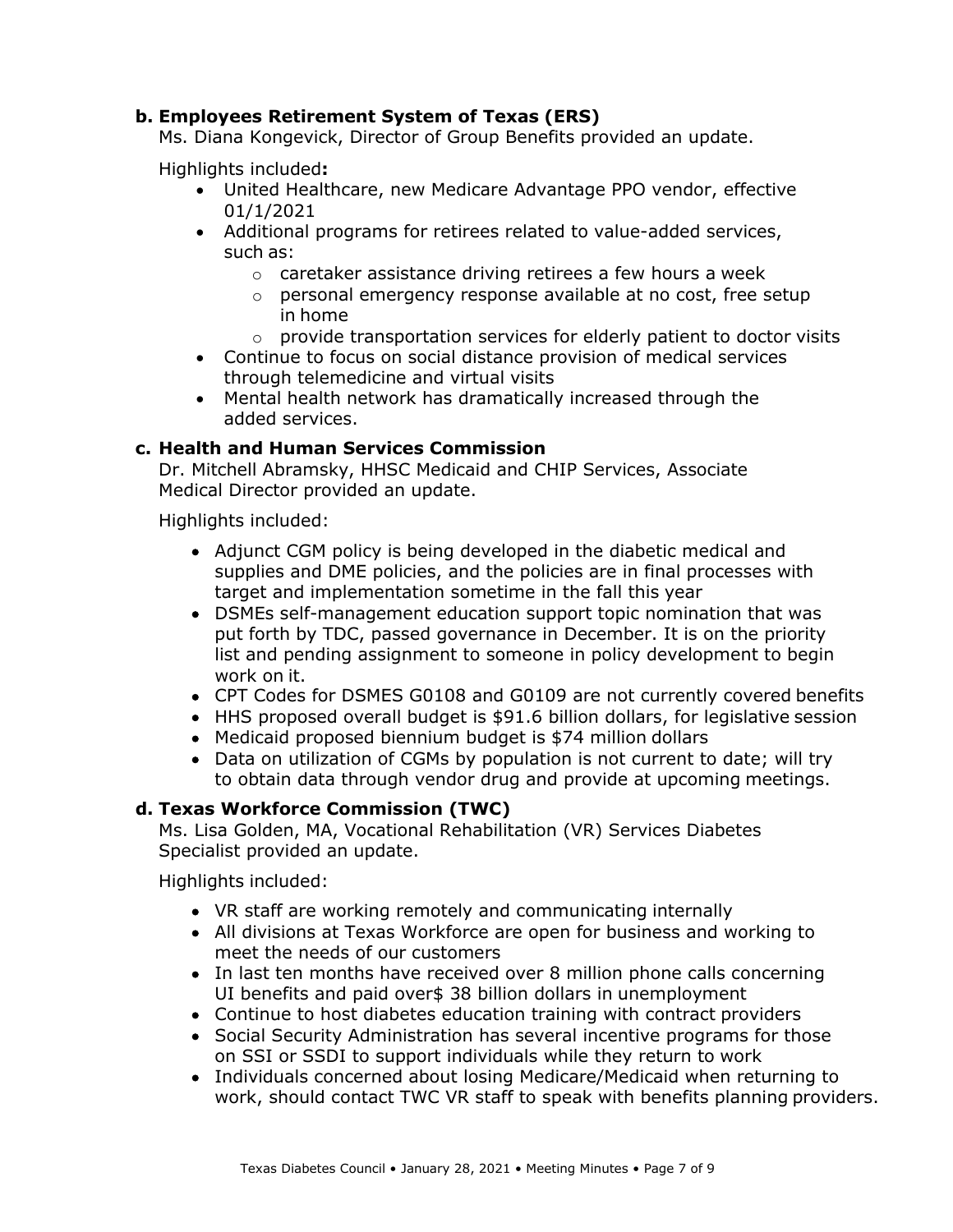- offices or individual can call 512-936-6400 to discuss their concerns. • The TWC website provides a directory list of Vocational Rehabilitation
- Individuals 55 or older who are blind and need assistance may call the helpline, 512-936-3388 or send email to [oib.info@twc.texas.gov.](mailto:oib.info@twc.texas.gov)

# **Agenda Item 12: Workgroups**

# **a. Advocacy and Outreach**

Dr. LaCivita introduced, Mr. Jason Ryan, TDC member, provided an update.

Highlights included:

- Discussed Workgroup meeting and upcoming Legislative session
- and address issues that are important to the Council. • Would like to discuss at next Council meeting the possibility of delegating someone from TDC (possibly Chair) to send letter on behalf of committee on topics within scope of Council to advocate
- An ADA virtual lobbying event is scheduled for Texas, February 3, 2021, from 4:00-5:15pm. If interested in participating, go to [Diabetes.org](https://Diabetes.org) for more information.

## **b. Health Professionals and Outcomes**

 Dr. LaCivita introduced, Ms. Colgin, TDC member and co-facilitator of the Health Professionals and Outcomes workgroup. Ms. Colgin provided update on

Highlights included:

- staff on mission and vision. • Communicate TDC legislative priorities to educate legislature and
- Dr. Ponder gave presentation on TDC Mission and addressed:
	- o diabetes education as a lifelong undertaking,
	- o medical homes for all Texans with diabetes
	- o improving access to diabetes medication, supplies and technology
- • Workgroup recommended revisions to include:
	- o Increase prevention
	- o Improve education/cate
	- o Increase access/utilization of resources and services.
- and will be presented at the April 22, 2021 HPOW meeting. • An ad hoc workgroup will be convened to modify the presentation
- The HPOW recommended adding a priority related to keeping abreast of technological advances in automated insulin delivery and continuous glucose monitoring.
- by legal. • Ongoing Social Media discussions which is now being considered

## **Agenda Item 13: Announcements**

Dr. LaCivita called for announcements Council members would like to share.

 everyone who contributed valuable input to the report. • Dr. Obamehinti announced the second reading of the revised TEKS was passed and approved for use in public schools. She expressed thanks to